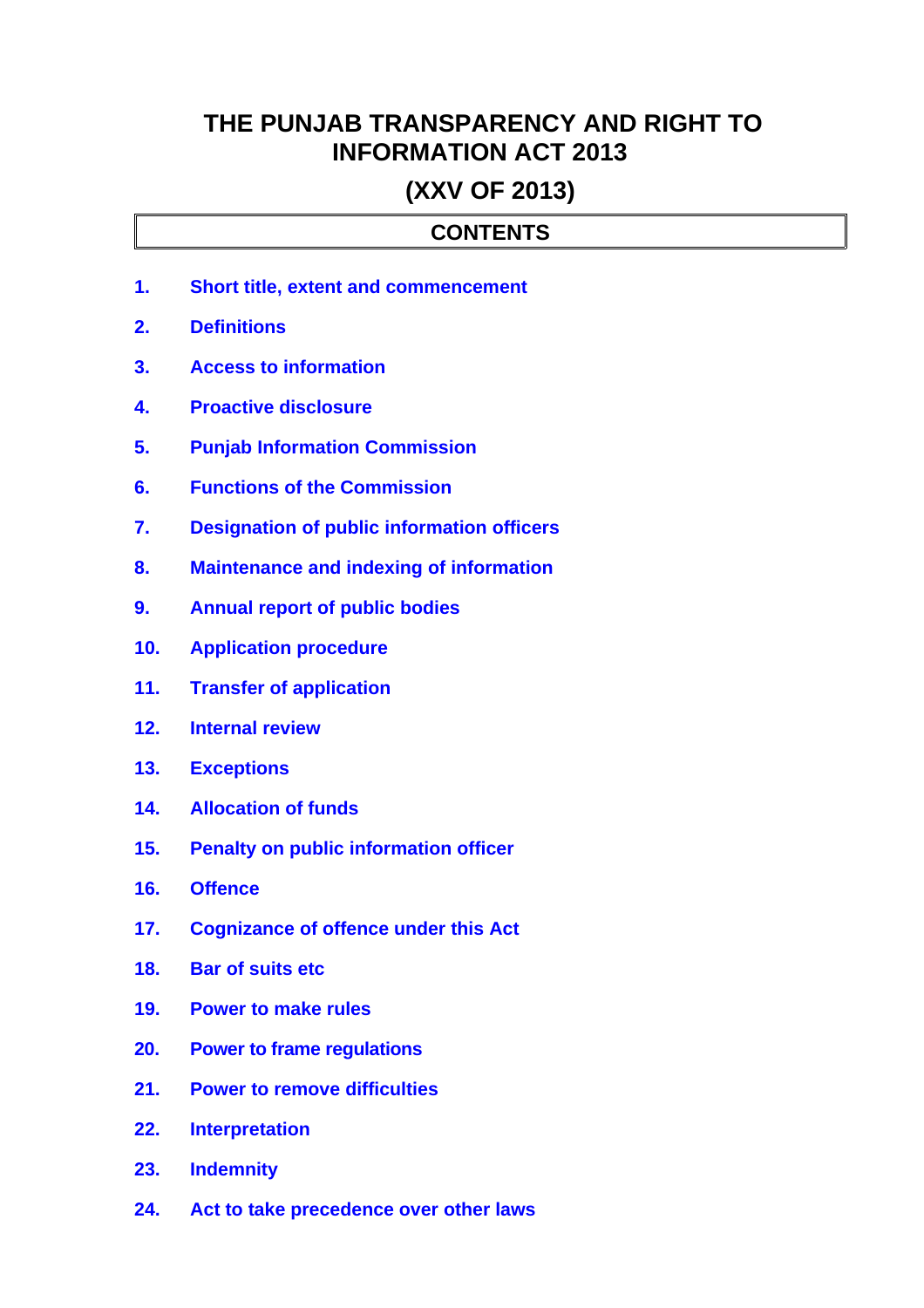**25. [Repeal](#page-11-5)**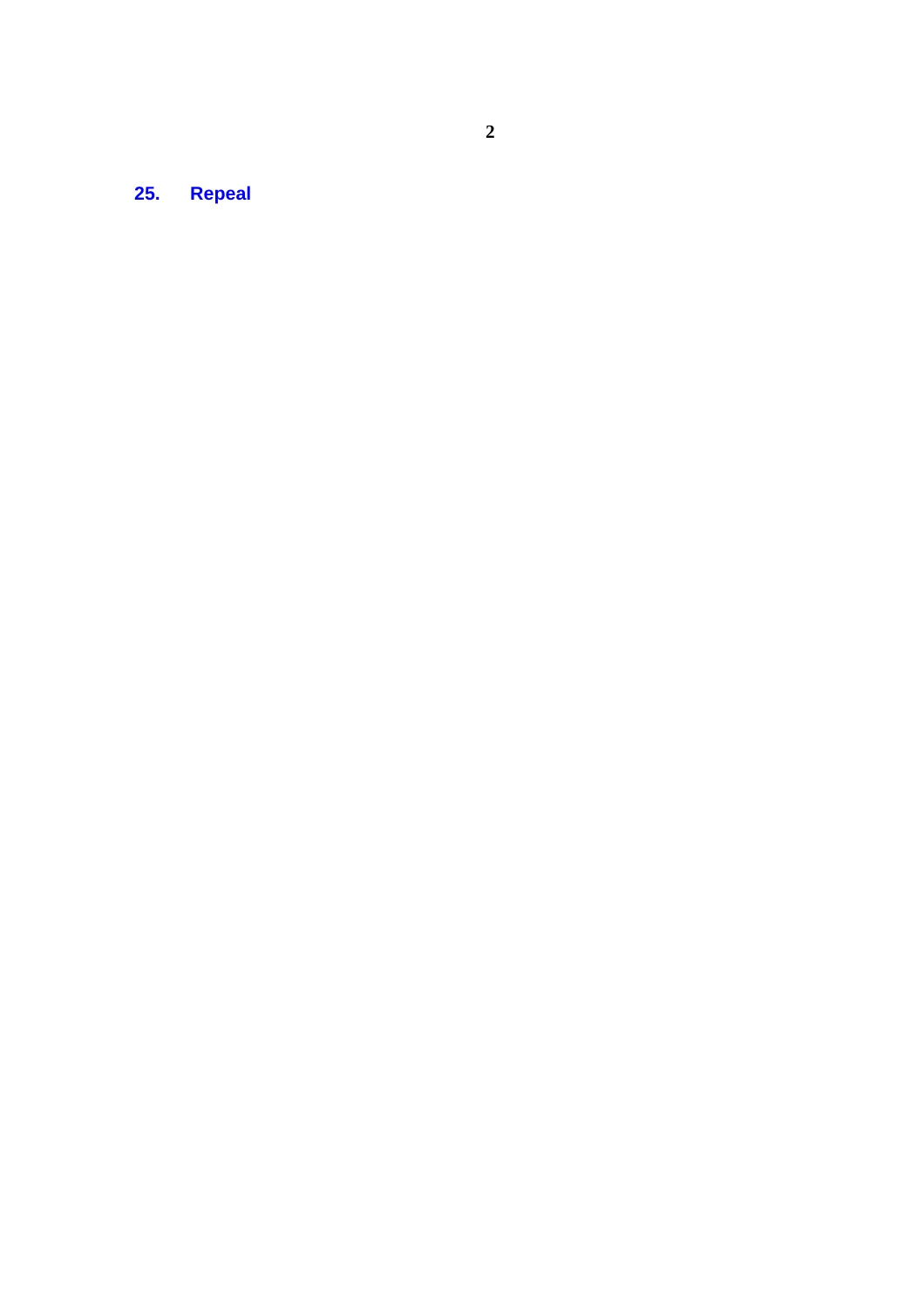### **TEXT**

## **[1](#page-2-2)THE PUNJAB TRANSPARENCY AND RIGHT TO INFORMATION ACT 2013 (XXV OF 2013)**

*[16th December, 2013]*

#### **An Act**

### *to provide for transparency and freedom of information in the Punjab.*

**Preamble.–** Whereas it is expedient to provide for transparency and freedom of information to ensure that citizens have improved access to public information; to make the Government more accountable to citizens; to enforce the fundamental right of access to information in all matters of public importance; and, to provide for ancillary matters;

<span id="page-2-1"></span>It is enacted as follows:-

**1. Short title, extent and commencement.–** (1) This Act may be cited as the Punjab Transparency and Right to Information Act 2013.

- (2) It extends to the whole of the Punjab.
- (3) It shall come into force at once.

#### **2. Definitions.–** In this Act–

- <span id="page-2-0"></span>(a) "applicant" means a citizen of Pakistan or a legal person registered or incorporated in Pakistan, seeking information under this Act and includes a person authorized on behalf of the legal person;
- (b) "Commission" means Punjab Information Commission established under this Act;
- (c) "Commissioner" means an Information Commissioner and includes the Chief Information Commissioner;
- (d) "complaint" means a complaint made, in writing, to the Commission by an applicant on one or more of the following grounds:-
	- (i) wrongful denial of access to information;
	- (ii) non provision of information within the stipulated time;
	- (iii) refusal to receive and process the request from an applicant;
	- (iv) furnishing false, misleading or incomplete information;
	- (v) charging fee or cost for provision of information in excess of the requisite fee;
	- (vi) deliberate destruction of information to avoid its disclosure;
	- (vii) failure of a public body to implement the provisions regarding proactive disclosure; or

<span id="page-2-2"></span> $^1$  This Act was passed by the Punjab Assembly on 12 December 2013; assented to by the Governor of the Punjab on 14 December 2013; and published in the Punjab Gazette (Extraordinary), dated 16 December 2013, pages 1801-1808.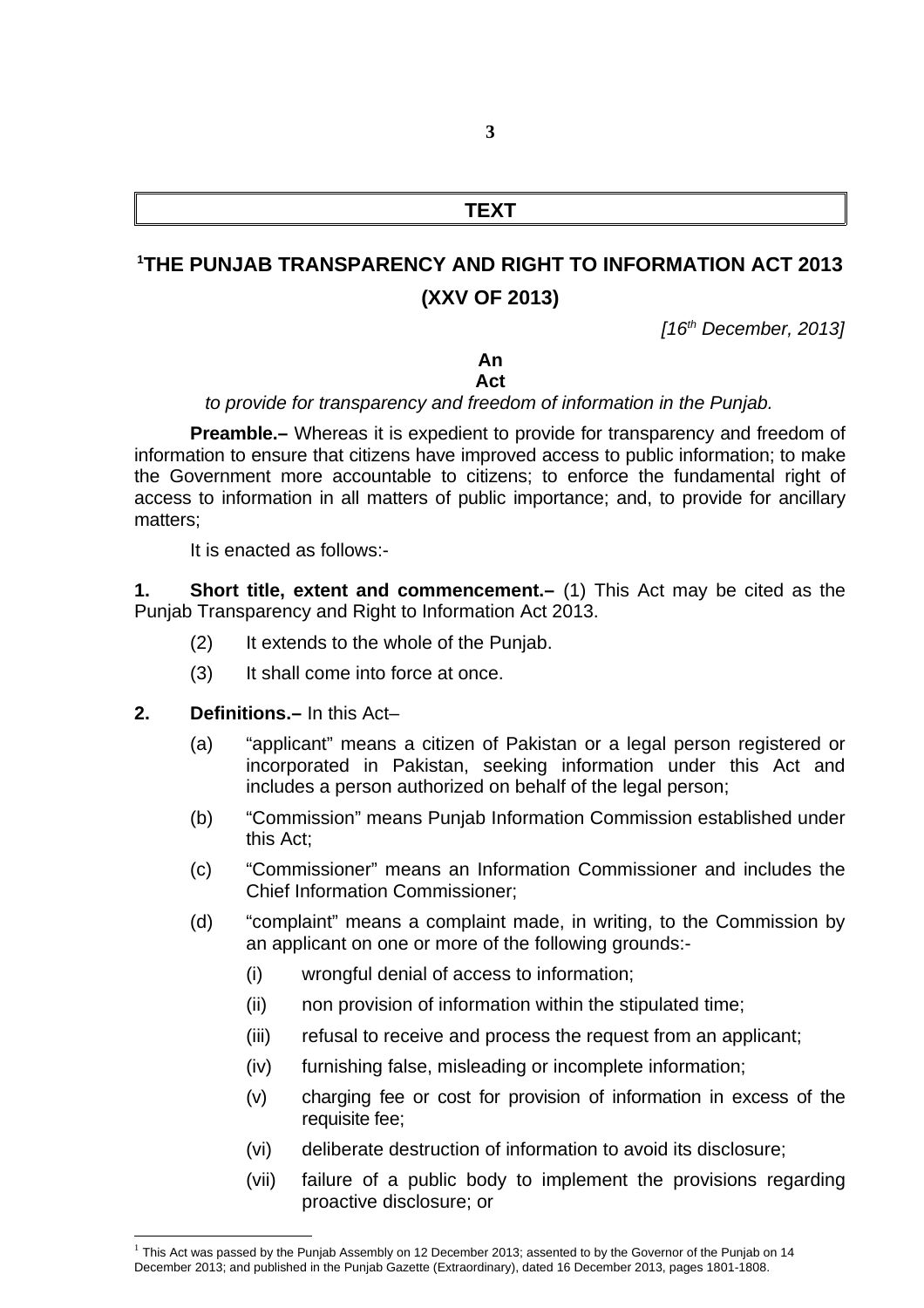(viii) violation of any other provision of the Act by a public body;

- (e) "Government" means Government of the Punjab;
- (f) "information" means any information held by a public body and includes any memo, book, design, map, contract, representation, pamphlet, brochure, order, notification, document, plans, letter, report, accounts statement, project proposal, photograph, audio, video, drawing, film, any instrument prepared through electronic process, machine-readable documents and any other documentary material regardless of its physical form or characteristics;
- (g) "prescribed" means prescribed by the rules or regulations made under the Act;
- (h) "public body" means–
- (i) a department, attached department, autonomous or semiautonomous body of the Government, a company of the Government or a special institution;
- (ii) a local government constituted under the Punjab Local Government Act 2013 (XVIII of 2013) or any other law for the time being in force;
- (iii) Secretariat of Governor of the Punjab;
- (iv) any court, tribunal, office, Board, Commission, Council, or other body substantially financed by the Government;
- (v) Provincial Assembly of the Punjab;
- (vi) statutory body established under a provincial law; and
- (vii) a non-government organization substantially financed by the Government or a local government;
- (i) "public information officer" means a public information officer designated under section 7 of the Act; and
- (j) "right to information" means the right to obtain information accessible under the Act and includes the right to–
	- (i) inspect any work or document;
	- (ii) take notes, extracts or certified copy of a document;
	- (iii) take certified sample of any material; and
	- (iv) obtain copy of information in electronic form.

<span id="page-3-1"></span>**3. Access to information.–** Subject to the provisions of this Act, an applicant may, in the prescribed manner, exercise the right to information.

**4. Proactive disclosure.–** Subject to the provisions of this Act, a public body shall proactively disclose–

- <span id="page-3-0"></span>(a) particulars of the public body, its functions and duties;
- (b) powers and functions of its officers and employees;
- (c) norms and criteria set by the public body for the discharge of its functions;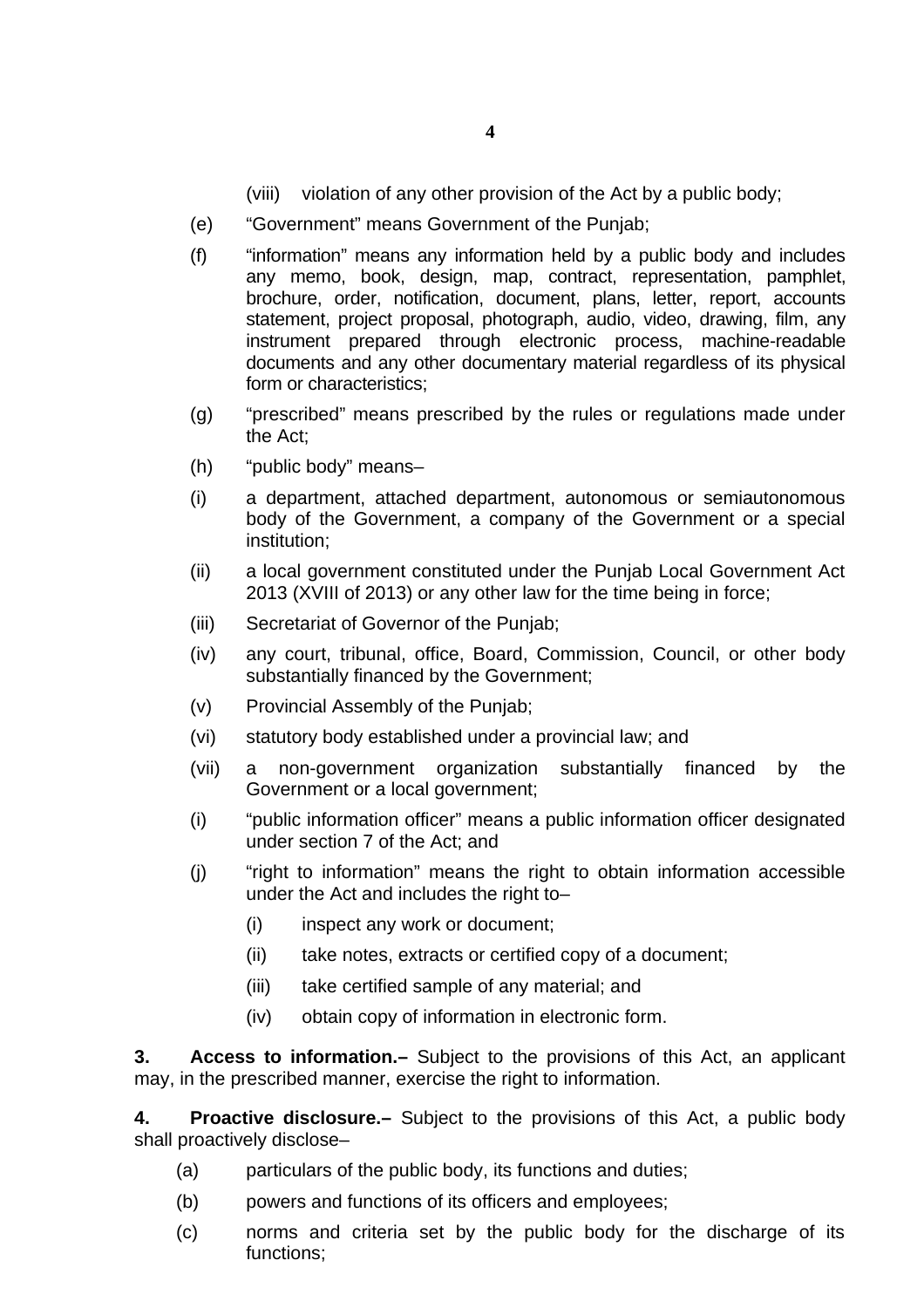- (d) Acts, Ordinances, rules, regulations, notifications, circulars and other legal instruments being enforced, issued or used by the public body in the discharge of its functions;
- (e) a statement of categories of information being held by the public body;
- (f) a description of its decision-making processes and any opportunities for the public to provide input into or be consulted about decisions;
- (g) a directory of its officers and employees with their respective remuneration, perks and privileges;
- (h) budget of the public body including details of all proposed and actual expenditures;
- (i) amount of subsidy and details of beneficiaries if the public body provides any subsidy;
- (j) particulars of the recipients of concessions, permits or authorizations granted by the public body;
- (k) facilities available with the public body for obtaining information held by it;
- (l) name, designation and other particulars of the public information officer of the public body; and
- (m) any other information that the Government may notify in the official Gazette.

<span id="page-4-0"></span>**5. Punjab Information Commission.–** (1) The Government shall establish a Commission, to be called 'Punjab Information Commission'.

(2) The Commission shall consist of not more than three Information Commissioners to be appointed from amongst the following:-

- (a) a person who has been or is qualified to be a Judge of the High Court;
- (b) a person who is or has been in the service of Pakistan in basic scale 21 or equivalent; and
- (c) a person from civil society having a degree based on sixteen years of education from a recognized institution and experience of not less than fifteen years in the field of mass communication, academic or right to information.

(3) The Government shall, on such terms and conditions as may be prescribed and until so prescribed as are determined by the Government, appoint the Commissioners.

(4) The Government shall nominate one of the Commissioners as Chief Information Commissioner who shall be the chief executive of the Commission.

(5) No person shall be appointed as Commissioner if he is more than sixtyfive years of age on the date of appointment.

(6) A Commissioner shall hold office for a non-renewable term of three years.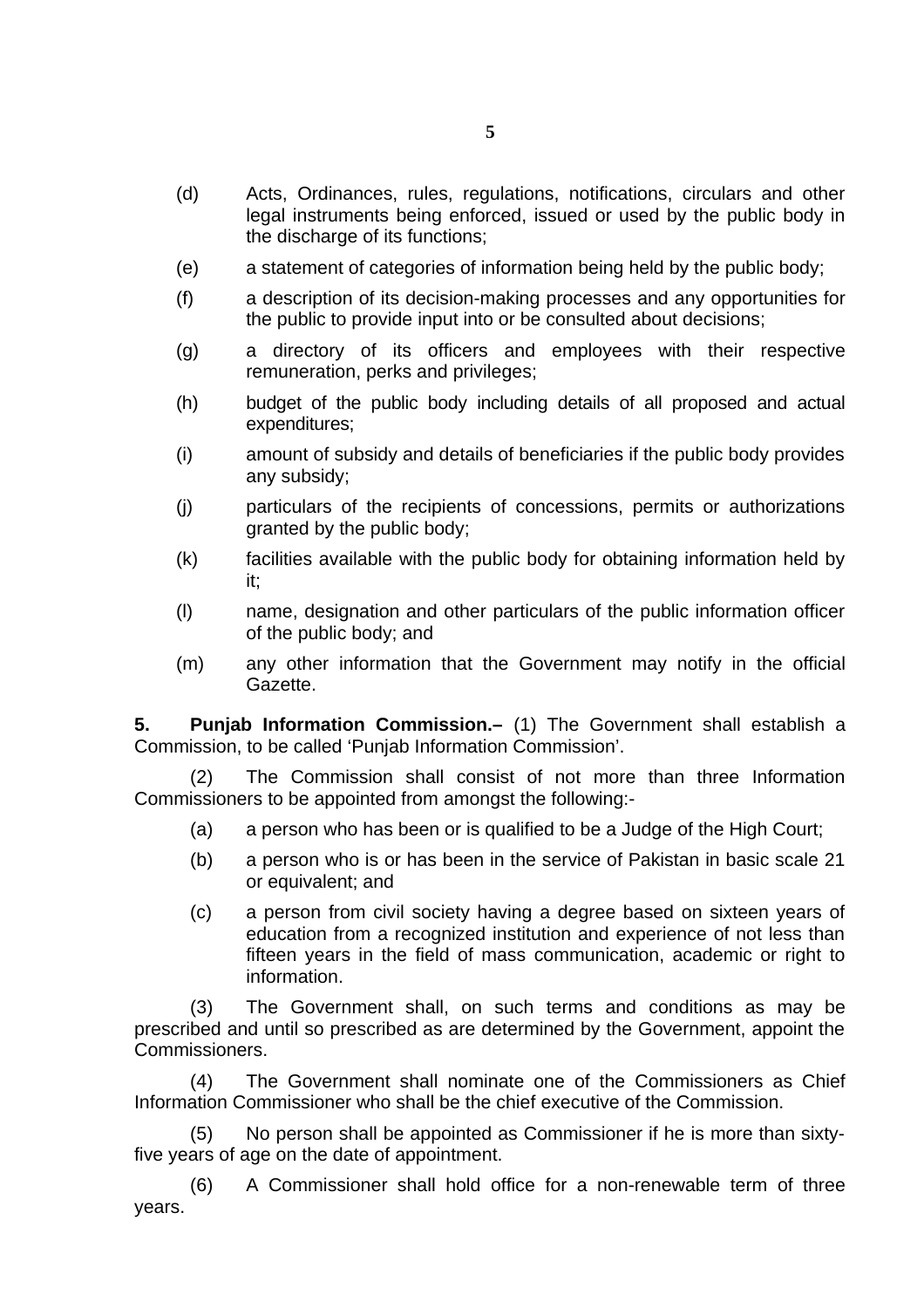(7) A Commissioner shall not hold any other public office or any other office of profit or be connected with any political party and shall not engage himself in any business or profession during the period he holds office of the Commissioner.

(8) Subject to subsections (9), (10) and (11), a Commissioner shall be liable to removal on grounds of misconduct or physical or mental incapacity.

(9) Before removing a Commissioner, the Government shall communicate the charges to the Commissioner and afford him reasonable opportunity to explain his position.

(10) If the Government is not satisfied with the defence offered, it may refer the case to Provincial Assembly of the Punjab for an open enquiry by a Special Committee to be constituted by the Provincial Assembly.

(11) If the Committee finds the Commissioner guilty of any of the charges mentioned in subsection (8), the Government shall remove the Commissioner.

(12) If Provincial Assembly of the Punjab is dissolved and the situation mentioned in subsection (8) has arisen, the Speaker of the Provincial Assembly shall constitute a special committee and such special committee may exercise the powers of special committee of the Provincial Assembly until the election of the new Provincial Assembly.

- <span id="page-5-0"></span>**6. Functions of the Commission.–** (1) The Commission may–
	- (a) conduct an inquiry, on its own accord or on a complaint, and may direct a public body to disclose information to an applicant or in a proactive manner;
	- (b) determine the public interest in terms of section 13;
	- (c) resolve any inconsistencies in the application of the provisions of this Act or the rules or regulations.

(2) The Commission shall decide a complaint within thirty days of its receipt or, for good reasons to be recorded in writing, within sixty days.

- (3) The Commission may exercise the powers of a civil court to–
	- (a) summon and enforce attendance of persons, compel them to give oral or written evidence on oath and to produce documents or information;
	- (b) examine and inspect information;
	- (c) receive evidence on affidavits;
	- (d) requisition information from any office; and
	- (e) issue summons for witnesses or documents.

(4) While inquiring into a complaint, the Commission or any person authorized by the Commission, may examine any information on spot.

(5) The Commission shall facilitate the application of the provisions of this Act and may–

> (a) issue directives to public bodies for preservation, management, publication, publicity and access to information;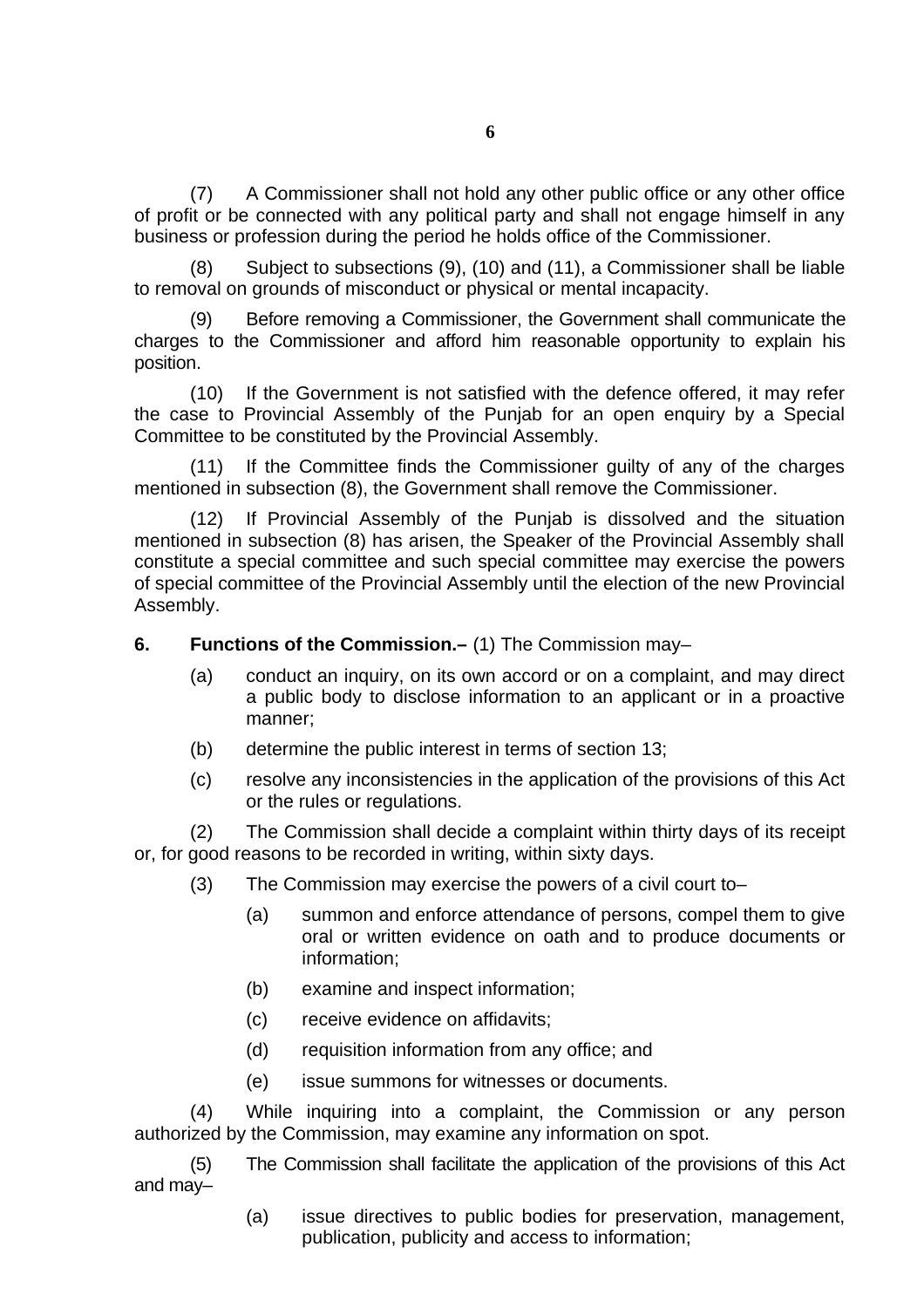- (b) prescribe the procedure for accessing information from a public body;
- (c) advise and provide support to the Government to make necessary laws and procedures for implementation of the right to information;
- (d) provide technical and other support to the public bodies for effective enforcement of right to information;
- (e) conduct training of the public information officers;
- (f) undertake mass awareness campaign to create awareness about the Act, rules and regulations;
- (g) establish an information web-portal;
- (h) compile a user handbook in Urdu and English, containing such information in easily comprehensible form and manner, as many reasonably be required by an applicant; and
- (i) compile guidelines for use by the public information officers.

(6) The Commission shall prepare an annual report on the implementation of the provisions of this Act during a financial year and submit it to the Government by 31 August and the Government shall lay the report before Provincial Assembly of the Punjab.

(7) The annual report of the Commission shall, in particular, contain the following information:-

- (a) status of right to information law, rules, regulations and procedures;
- (b) progress on implementation of the freedom of information law, including district and department-wise summaries of information requests showing current status of each information request;
- (c) hurdles being faced in the implementation of freedom of information law; and
- (d) budget, expenses and other organizational matters.

<span id="page-6-0"></span>**7. Designation of public information officers.–** (1) A public body shall, within sixty days of the commencement of this Act, designate and notify as many officers as public information officers in all administrative units or offices under it, as may be necessary.

(2) Subject to the provisions of this Act, a public information officer shall provide information to an applicant, and shall perform such other functions as may be prescribed to achieve the purpose of this Act.

(3) The public information officer may seek necessary assistance of any other officer of the public body.

(4) Any officer whose assistance has been sought under subsection (3) shall render all assistance to the public information officer seeking his assistance and for purposes of any contravention of the provisions of this Act, such other officer shall be deemed as public information officer.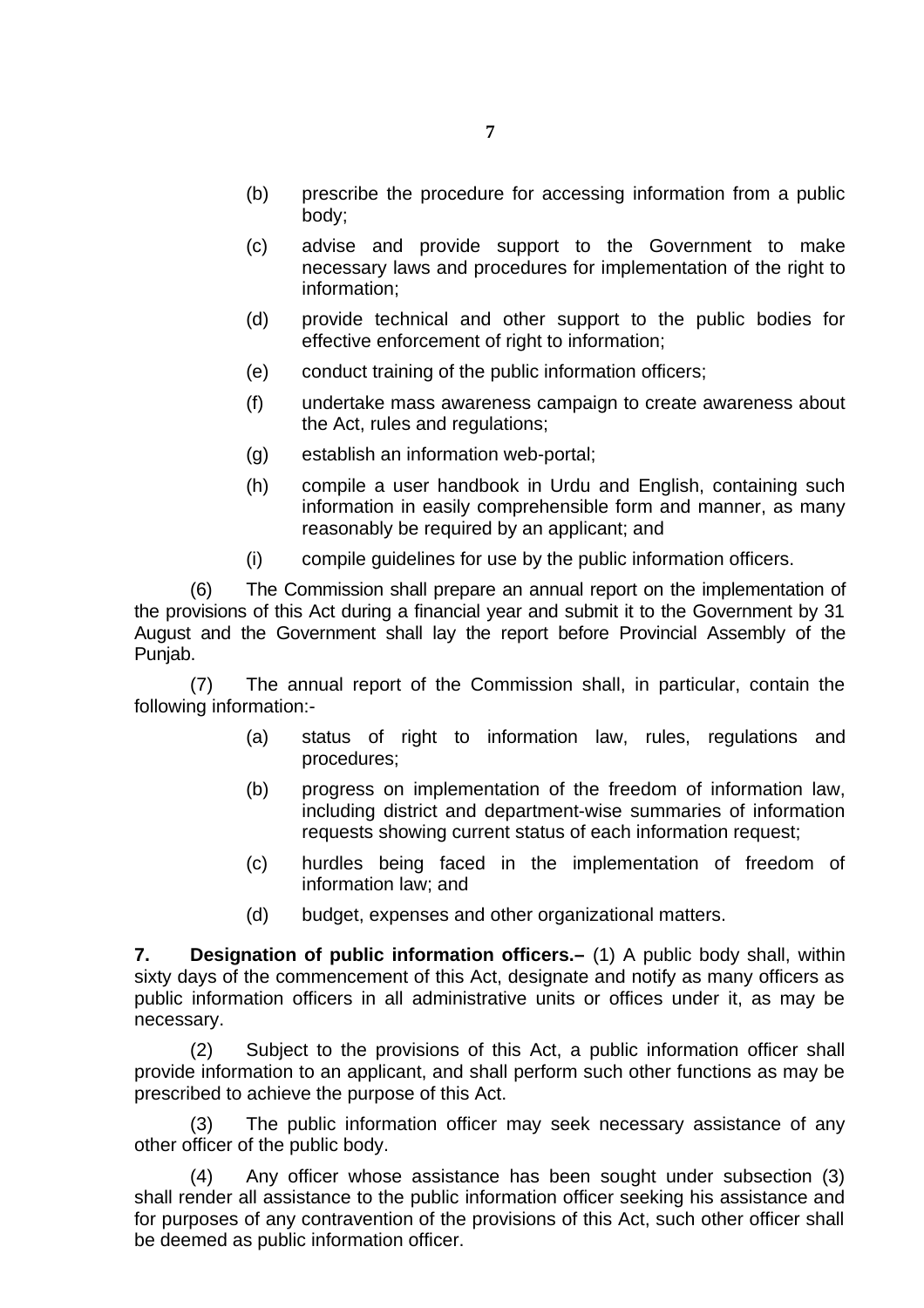<span id="page-7-2"></span>**8. Maintenance and indexing of information.–** (1) Subject to provisions of this Act and the rules or regulations, a public body shall maintain information relating to the body in an easily accessible form.

(2) A public body shall, within the time prescribed by the Commission for any special or general categories of information, computerize or maintain in electronic form the information to enable–

- (a) easy retrieval of information; and
- (b) easy and authorized electronic access of information by an applicant.

<span id="page-7-1"></span>**9. Annual report of public bodies.–** A public body shall publish in electronic form or otherwise an annual report of its activities under this Act during the previous financial year by 31 August each year in such manner as may be prescribed and make the report available for public inspection free of charge and for purchase at a reasonable cost.

<span id="page-7-0"></span>**10. Application procedure.–** (1) An applicant may make an application to a public information officer on an information request form or on plain paper and the public information officer shall acknowledge receipt of the application.

(2) A public body shall make easily available to the public the information request form both in printed and electronic form.

(3) An applicant shall not be required to provide reasons for request for information and shall only be required to provide an adequate description of the information and the details necessary to provide the requisite information.

Where an applicant is having difficulty making a request, including because he cannot describe the information in sufficient detail or because he is disabled or illiterate, the concerned public information officer shall provide reasonable assistance to the applicant.

(5) Where an applicant has indicated a preferred form of access, including a physical copy, an electronic copy or an opportunity to inspect documents, the public body shall provide access in that form unless doing so is likely to interfere with its operations or harm the document and in that case the information shall be provided in such form as may serve the purpose.

(6) The public body shall not charge any fee for making a request other than cost of reproducing or sending the information in accordance with a centrally set schedule of costs stipulated by the Commission.

(7) The public information officer shall respond to an application as soon as possible and in any case within fourteen working days, provided that this may be extended by a maximum of a further fourteen working days where this is necessary, including because the request requires a search through a large number of records or consultation with a third party or any other public body, but the public information officer shall provide the information relating to life or liberty of a person within two working days of the receipt of the application.

Where the public information officer decides not to provide the information, he shall intimate to the applicant the reasons for such decision along with a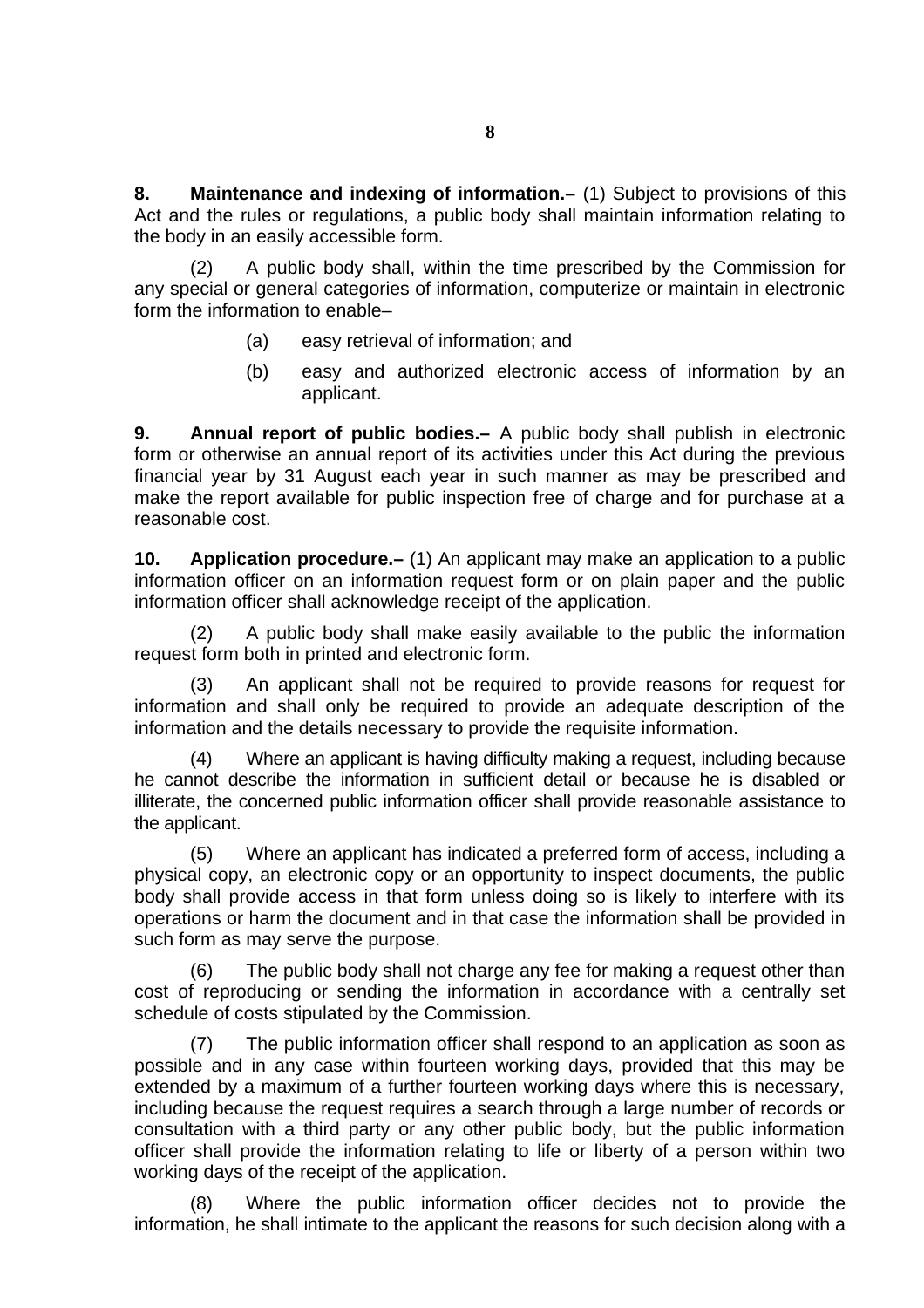statement that the applicant may file an internal review or a complaint against the refusal under this Act.

(9) The information from, or the copy of, any public record supplied to the applicant under subsection (1) shall contain a certificate at the foot thereof that the information is correct or the copy is a true copy of such public record, and such certificate shall be dated, signed and stamped by the public information officer.

<span id="page-8-1"></span>**11. Transfer of application.–** (1) Where an officer of a public body other than the concerned public information officer receives an application for access to information, such officer shall immediately transfer the application to the concerned public information officer under intimation to the applicant and the public information officer shall process the application as if he had received it under section 10.

(2) If the information or part of the information requested in an application is not available with the public body or the office of the public body, the public information officer shall, within seven days and under intimation to the applicant, transfer the application to the public information officer to whom the application should have been made for provision of the information or part of the information.

(3) If the public information officer does not know the public body or the office where the requested information or part of the information may be available, he shall inform the applicant that the requested information or part of the information is not available with the public body.

(4) If an application is transferred to another public information officer under subsection (2), the other public information officer shall process the application as if the other public information officer received the application under section 10.

<span id="page-8-0"></span>**12. Internal review.–** (1) If an applicant does not file a complaint with the Commission, he may request the head of the public body for internal review of any decision of the public information officer in relation to what the applicant regards as involving–

- (a) a failure by the public information officer to comply with any provision of this Act including failure to communicate decision within the specified time; or
- (b) unreasonable behaviour by the public information officer in the exercise of any discretion under the Act; or
- (c) provision of incomplete, misleading or false information under the Act; or
- (d) any other matter relating to requesting or obtaining access to information.

(2) An applicant shall, within sixty days from the date of communication of the decision of the public information officer or failure of the public information officer to provide information within the stipulated time, submit a request, in writing, under subsection (1) and specify remedy which the applicant seeks against the decision of the public information officer.

(3) The officer before whom an application for internal review is filed under this section may exercise any of the powers of the public information officer under this Act and shall, within fourteen days of the receipt of the application–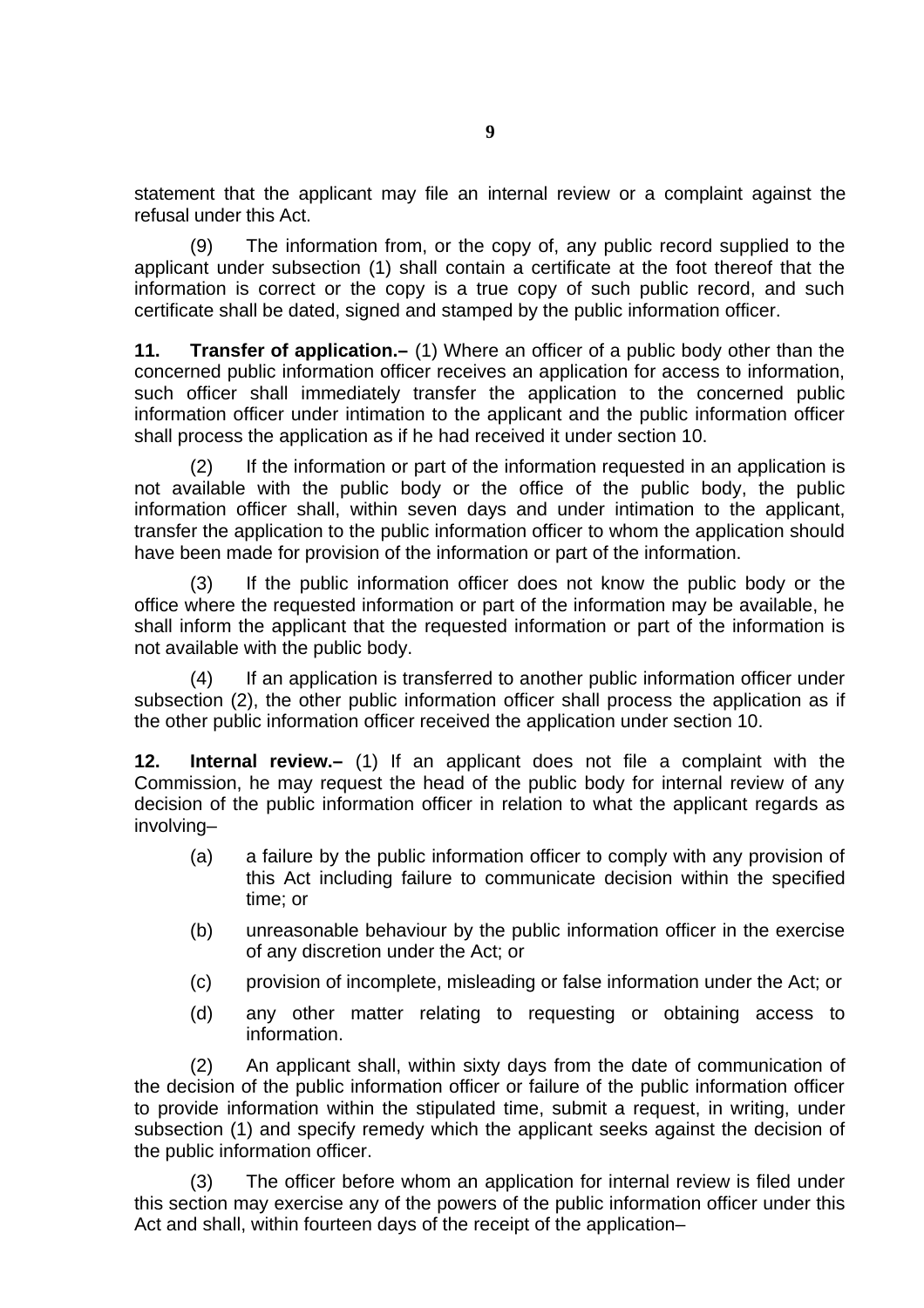- (a) confirm, modify or reverse the decision of the public information officer;
- (b) notify the decision of internal review to the applicant including reasons for the decision; and
- (c) order departmental action against the public information officer if found negligent in performance of duties under this Act.

<span id="page-9-0"></span>**13. Exceptions.–** (1) A public information officer may refuse an application for access to information where disclosure of the information shall or is likely to cause harm to–

- (a) national defence or security, public order or international relations of Pakistan;
- (b) a legitimate privacy interest, unless the person concerned has consented to disclosure of the information;
- (c) the protection of legally privileged information or of the rules relating to breach of confidence;
- (d) the legitimate commercial interests of a public body or a third party, including information subject to third party intellectual property rights;
- (e) the life, health or safety of any person;
- (f) the prevention or detection of crime, the apprehension or prosecution of offenders, or the administration of justice;
- (g) the ability of the Government to manage the economy; or
- (h) the effective formulation of or success of a policy either by its premature disclosure or by restraining the free and frank provision of advice within the Government.

(2) Notwithstanding anything contained in subsection (1), if the Commission determines that the public interest in such disclosure outweighs the harm that shall or is likely to be caused by such disclosure, it may direct the public information officer to provide the information.

(3) Where a part of a document is covered by an exception in subsection (1), any information in the document which is not covered by an exception shall be disclosed if it is reasonably severable from the rest of the document.

Where the information is refused, the public information officer shall, within the time-limit specified under section 10, inform the applicant specifying–

- (a) the reasons on account of which and the provision of this Act under which the requested information is refused;
- (b) procedure for internal review or complaint against the decision; and
- (c) name and designation of the person who may provide full or limited access to the exempted information.

(5) Notwithstanding anything contained in this section, any information mentioned in subsection (1) may be disclosed by a public information officer if the information is more than fifty years old but the Commission may, in an appropriate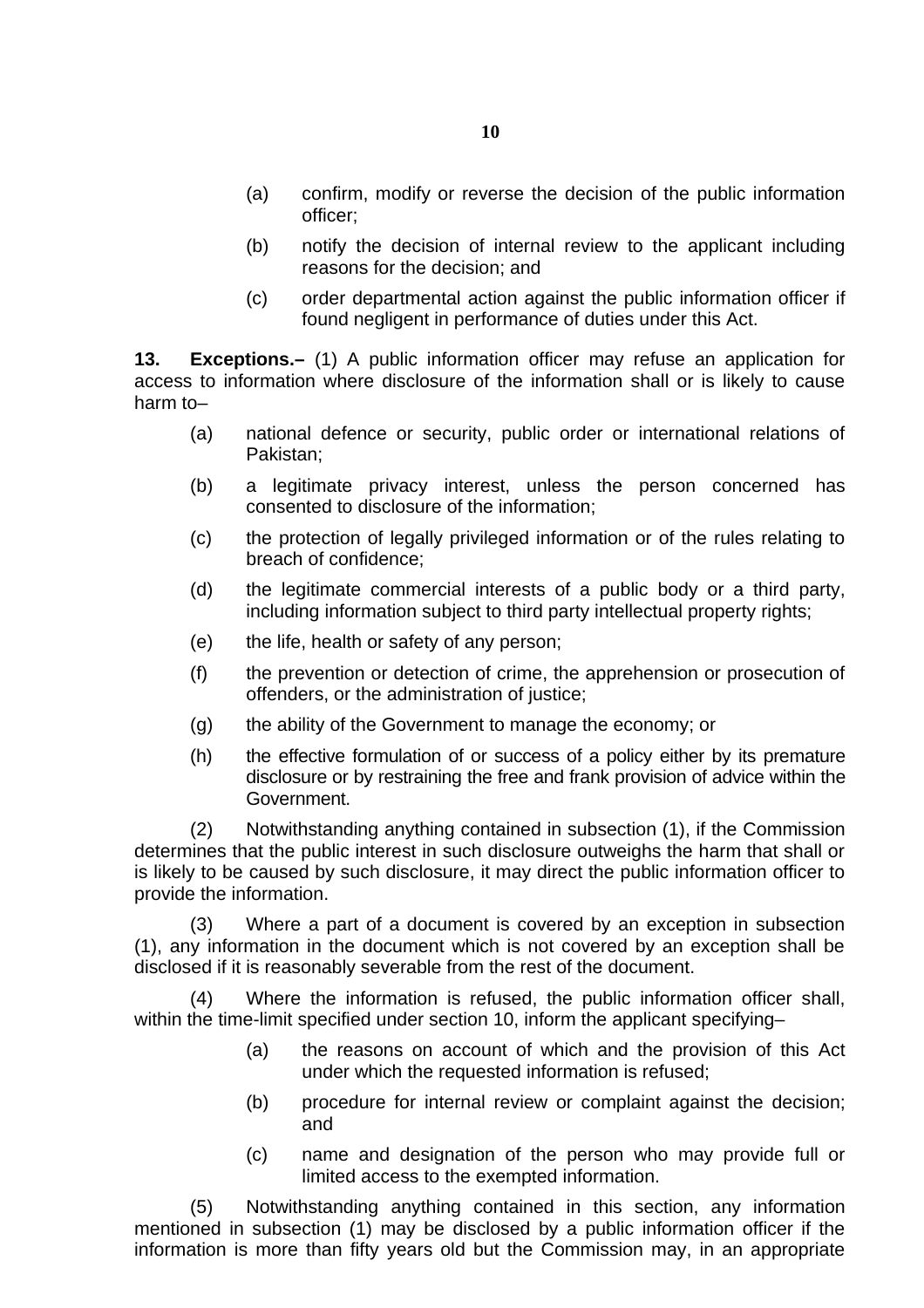case on application of a public body or otherwise, extend this time period of fifty years to a further twenty years.

<span id="page-10-5"></span>**14. Allocation of funds.–** The Government shall allocate adequate funds to the Commission to enable it to establish a secretariat, hire the requisite staff to conduct its business properly, and promote access to information among the public, public servants and civil society.

<span id="page-10-4"></span>**15. Penalty on public information officer.–** Where a public information officer has, without any reasonable cause, refused to receive an application, has not furnished information within time limits, or *malafidely* denied the request or knowingly gave incorrect, incomplete or misleading information, the Commission may, after providing sufficient opportunity of defense to the public information officer, direct the public information officer to pay fine not exceeding two days' salary for each day of delay or to pay fine which may extend to fifty thousand rupees.

<span id="page-10-3"></span>**16. Offence.–** In addition to any other action under any other law, any person who destroys a record which at the time it was destroyed was the subject of an application for access to information, internal review or complaint, or otherwise obstructs access to information which is the subject of an application, internal review or complaint, with the intention of preventing its disclosure under this Act, commits an offence punishable with imprisonment for a term which may extend to two years or with fine which shall not be less than ten thousand rupees or with both.

<span id="page-10-2"></span>**17. Cognizance of offence under this Act.–** A court shall not take cognizance of the offence punishable under section 16 of this Act except on a report in writing of the facts constituting such offence made with the previous sanction of the Commission or an officer authorized by the Commission.

<span id="page-10-1"></span>**18. Bar of suits etc.–** A court shall not entertain a suit, application or other proceeding in respect of any decision made under this Act and the decision shall not be called in question otherwise than by way of an internal review or a complaint under the Act.

<span id="page-10-0"></span>**19. Power to make rules.–** (1) The Government, in consultation with the Commission and by notification in the official Gazette, may make rules for carrying out the purposes of this Act.

(2) The rules shall also provide elaboration of the following provisions of this Act:-

- (a) procedure for proper maintenance, indexing and storage of information, including details of information to be published in an electronic form;
- (b) procedure for filing of request for information and a schedule of the costs for providing the information;
- (c) handling and internal review mechanisms;
- (d) information that shall be included in the annual report of each public body;
- (e) procedure for publishing, displaying and obtaining the annual report;